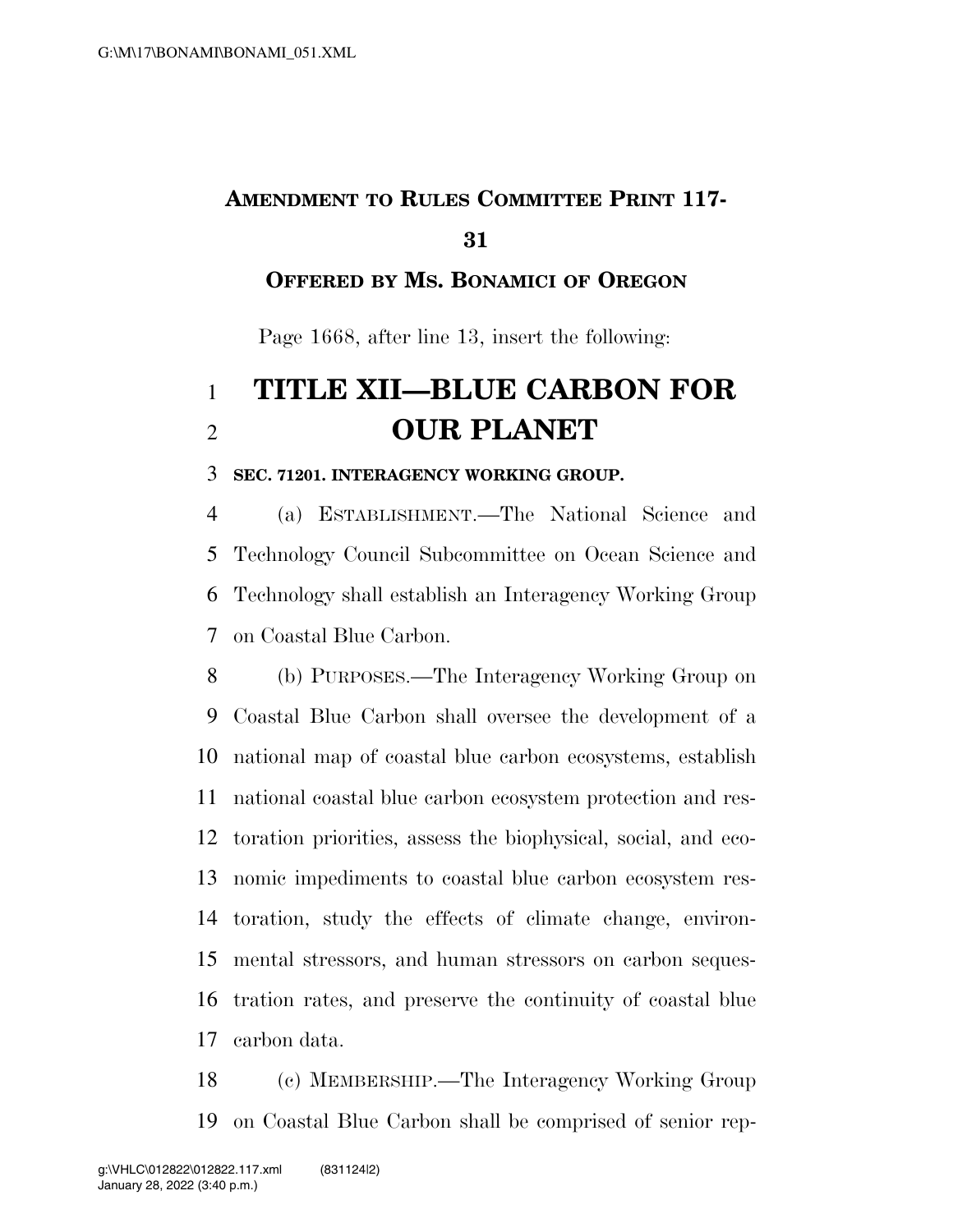resentatives from the National Oceanic and Atmospheric Administration, the Environmental Protection Agency, the National Science Foundation, the National Aeronautics and Space Administration, the United States Geological Survey, the United States Fish and Wildlife Service, the National Park Service, the Bureau of Indian Affairs, the Smithsonian Institution, the Army Corps of Engineers, the Department of Agriculture, the Department of En- ergy, the Department of Defense, the Department of Transportation, the Department of State, the Federal Emergency Management Agency, and the Council on En-vironmental Quality.

 (d) CHAIR.—The Interagency Working Group shall be chaired by the Administrator.

 (e) RESPONSIBILITIES.—The Interagency Working Group shall—

 (1) oversee the development, update, and main- tenance of a national map and inventory of coastal blue carbon ecosystems, including habitat types with a regional focus in analysis that is usable for local level protection planning and restoration;

 (2) develop a strategic assessment of the bio- physical, chemical, social, statutory, regulatory, and economic impediments to protection and restoration of coastal blue carbon ecosystems;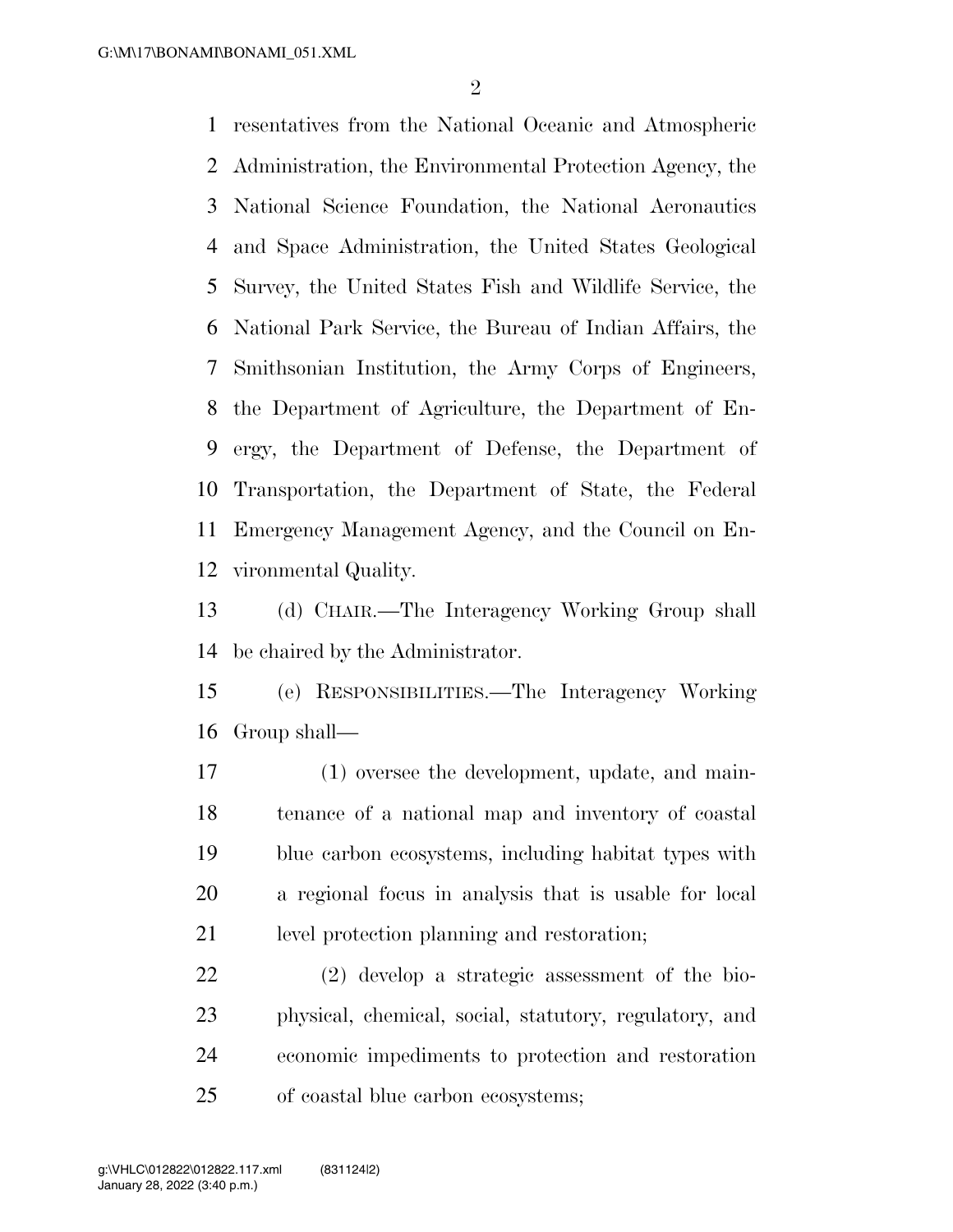| $\mathbf{1}$   | (3) develop a national strategy for foundational      |
|----------------|-------------------------------------------------------|
| $\overline{2}$ | science necessary to study, synthesize, and evaluate  |
| 3              | the effects of climate change, environmental, and     |
| $\overline{4}$ | human stressors on sequestration rates and capabili-  |
| 5              | ties of coastal blue carbon ecosystems protection;    |
| 6              | (4) establish national coastal blue carbon eco-       |
| 7              | system protection and restoration priorities, includ- |
| 8              | ing an assessment of current Federal funding being    |
| 9              | used for restoration efforts;                         |
| 10             | (5) ensure the continuity, use, and interoper-        |
| 11             | ability of data assets through the Smithsonian Envi-  |
| 12             | ronmental Research Center's Coastal Carbon Data       |
| 13             | Clearinghouse; and                                    |
| 14             | (6) assess current legal authorities to protect       |
| 15             | and restore blue carbon ecosystems.                   |
| 16             | (f) REPORTS TO CONGRESS.—                             |
| 17             | (1) IN GENERAL.—Not later than one year               |
| 18             | after the date of the enactment of this Act, the      |
| 19             | Interagency Working Group shall provide to the        |
| 20             | Committee on Science, Space, and Technology of the    |
| 21             | House of Representatives, the Committee on Natural    |
| 22             | Resources of the House of Representatives, and the    |
| 23             | Committee on Commerce, Science, and Transpor-         |
| 24             | tation of the Senate a report containing the fol-     |
| 25             | lowing:                                               |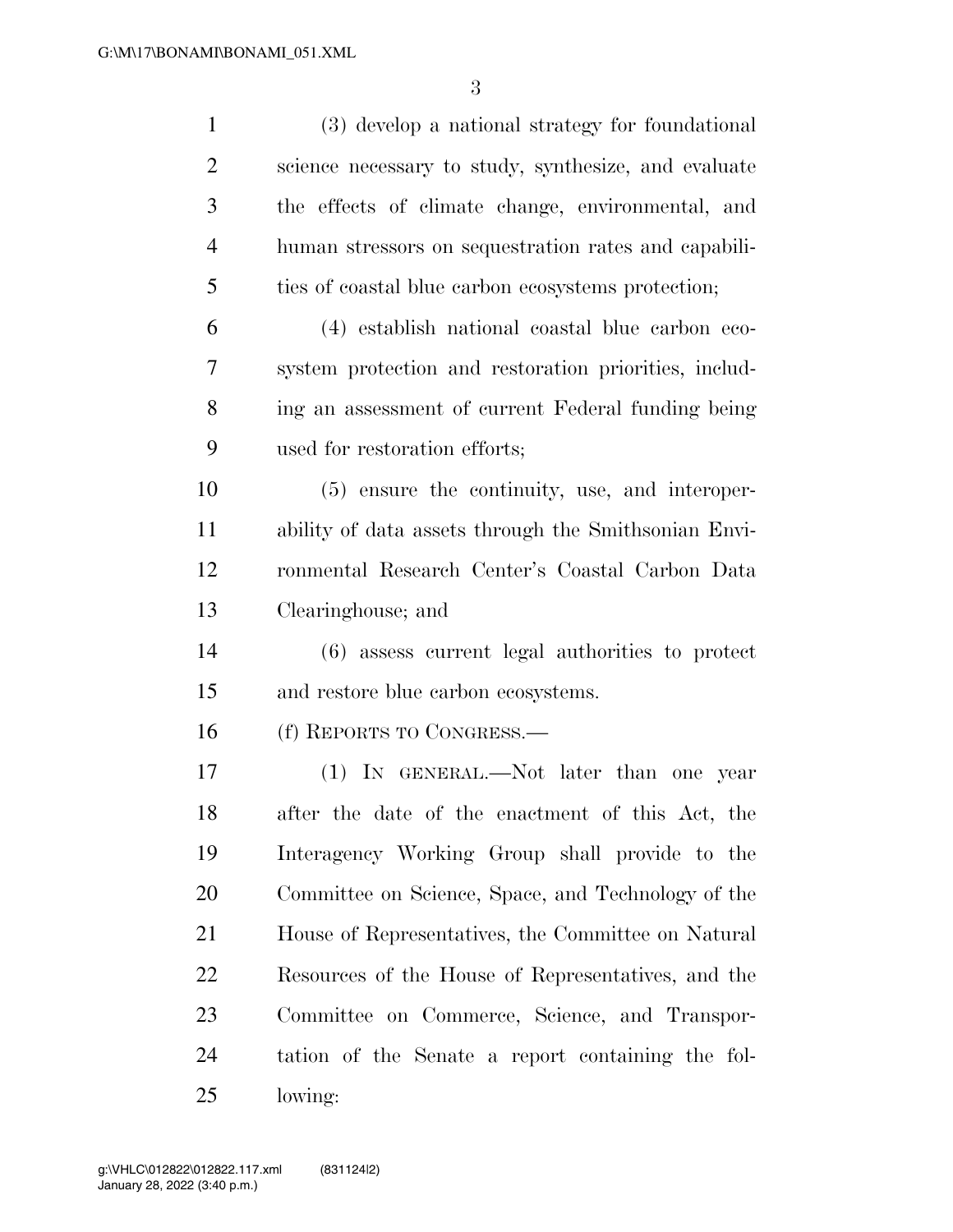(A) A summary of federally funded coastal blue carbon ecosystem research, monitoring, preservation, and restoration activities, includ- ing the budget for each of these activities and describe the progress in advancing the national 6 priorities established in section  $71204(a)(4)(A)$ .

 (B) An assessment of biophysical, social, and economic impediments to coastal blue car- bon ecosystem restoration, including the vulner- ability of coastal blue carbon ecosystems to cli- mate impacts, such as sea-level rise, ocean and coastal acidification, and other environmental and human stressors.

(2) STRATEGIC PLAN.—

 (A) IN GENERAL.—The Interagency Work- ing group shall create a strategic plan for Fed- eral investments in basic research, development, demonstration, long-term monitoring and stew- ardship, and deployment of coastal blue carbon ecosystem projects for the 5-year period begin- ning at the start of the first fiscal year after 22 the date on which the budget assessment is sub- mitted under paragraph (1). The plan shall in- clude an assessment of the use of existing Fed-eral programs to protect and preserve coastal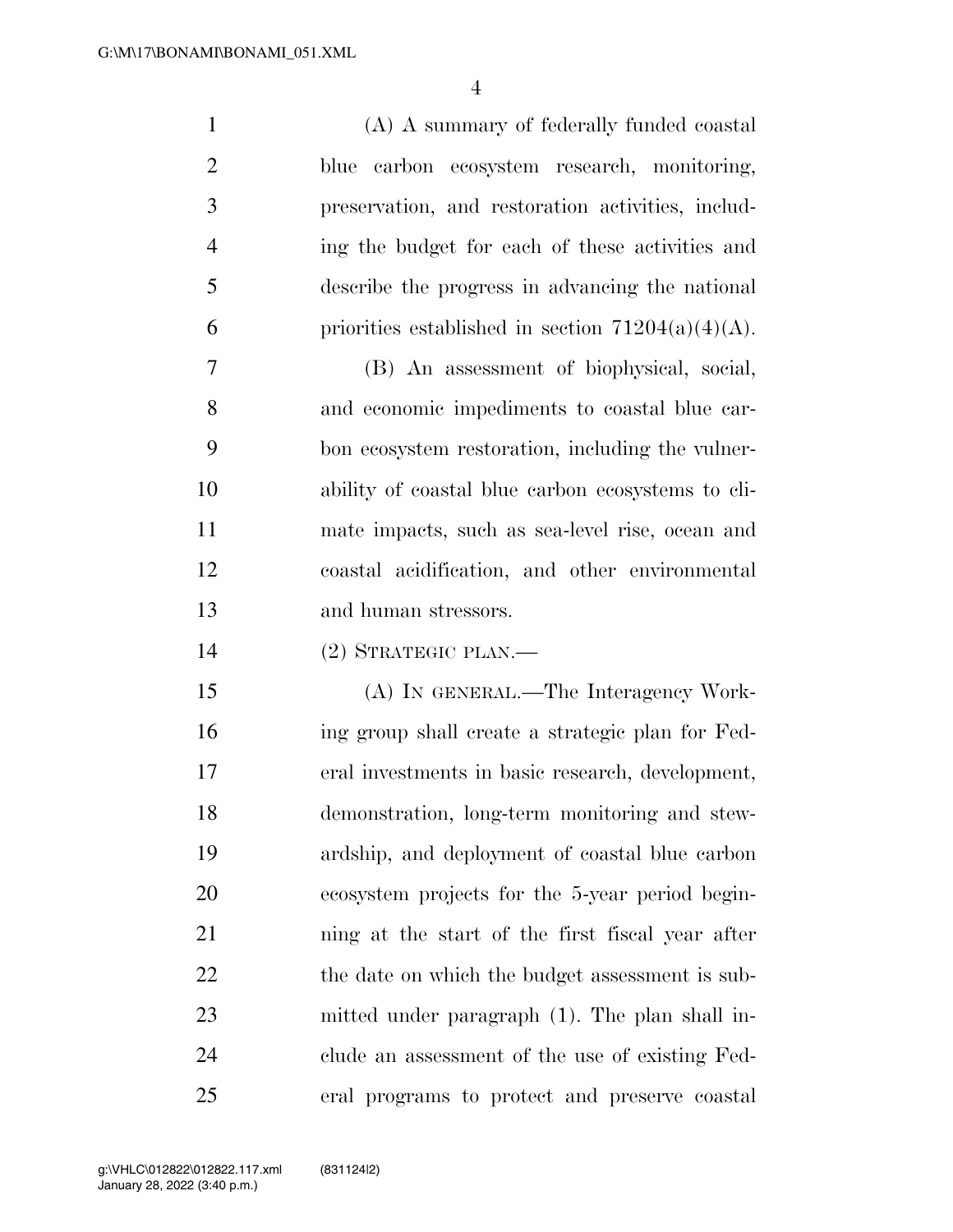| $\mathbf{1}$   | blue carbon ecosystems and identify the need     |
|----------------|--------------------------------------------------|
| $\overline{2}$ | for any additional authorities or programs.      |
| 3              | (B) TIMING.—The Interagency Working              |
| $\overline{4}$ | Group shall—                                     |
| 5              | (i) submit the strategic plan under              |
| 6              | paragraph (A) to the Committee<br>on             |
| 7              | Science, Space, and Technology of the            |
| 8              | House of Representatives, the Committee          |
| 9              | on Natural Resources of the House of Rep-        |
| 10             | resentatives, and the Committee on Com-          |
| 11             | merce, Science, and Transportation of the        |
| 12             | Senate on a date that is not later than one      |
| 13             | year after the enactment of this Act and         |
| 14             | not earlier than the date on which the re-       |
| 15             | port under paragraph (1) is submitted to         |
| 16             | such committees of Congress; and                 |
| 17             | (ii) submit a revised version of such            |
| 18             | plan not less than quinquennially there-         |
| 19             | after.                                           |
| 20             | (C) FEDERAL REGISTER.—Not later than             |
| 21             | 90 days before the strategic plan under this     |
| 22             | paragraph, or any revision thereof, is submitted |
| 23             | subparagraph (B), the Interagency<br>under       |
| 24             | Working Group shall publish such plan in the     |
| 25             | Federal Register and provide an opportunity for  |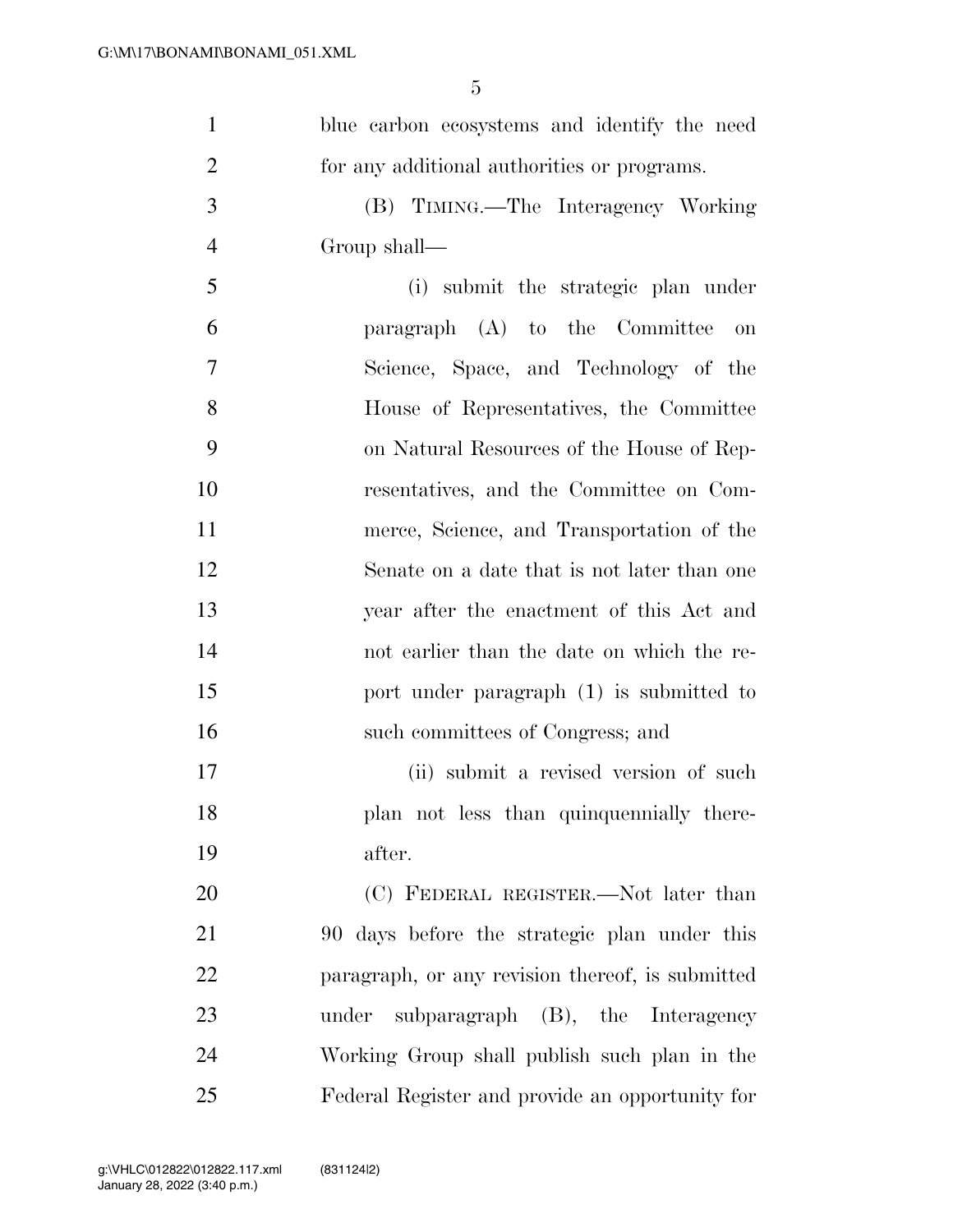| $\mathbf{1}$   | submission of public comments for a period of       |
|----------------|-----------------------------------------------------|
| $\overline{2}$ | not less than 60 days.                              |
| 3              | SEC. 71202. NATIONAL MAP OF COASTAL BLUE CARBON     |
| $\overline{4}$ | ECOSYSTEMS.                                         |
| 5              | (a) NATIONAL MAP.—The Interagency Working           |
| 6              | Group shall—                                        |
| $\overline{7}$ | (1) produce, update at least once every five        |
| 8              | years, and maintain a national level map and inven- |
| 9              | tory of coastal blue carbon ecosystems, including—  |
| 10             | (A) the species and types of habitats and           |
| 11             | species in the ecosystem;                           |
| 12             | (B) the condition of such habitats includ-          |
| 13             | ing whether a habitat is degraded, drained, eu-     |
| 14             | trophic, or tidally restricted;                     |
| 15             | (C) type of public or private ownership and         |
| 16             | any protected status;                               |
| 17             | (D) the size of the ecosystem;                      |
| 18             | (E) the salinity boundaries;                        |
| 19             | (F) the tidal boundaries;                           |
| 20             | (G) an assessment of carbon sequestration           |
| 21             | potential, methane production, and net green-       |
| 22             | house gas reductions including consideration        |
| 23             | $of$ —                                              |
| 24             | (i) quantification;                                 |
| 25             | (ii) verifiability;                                 |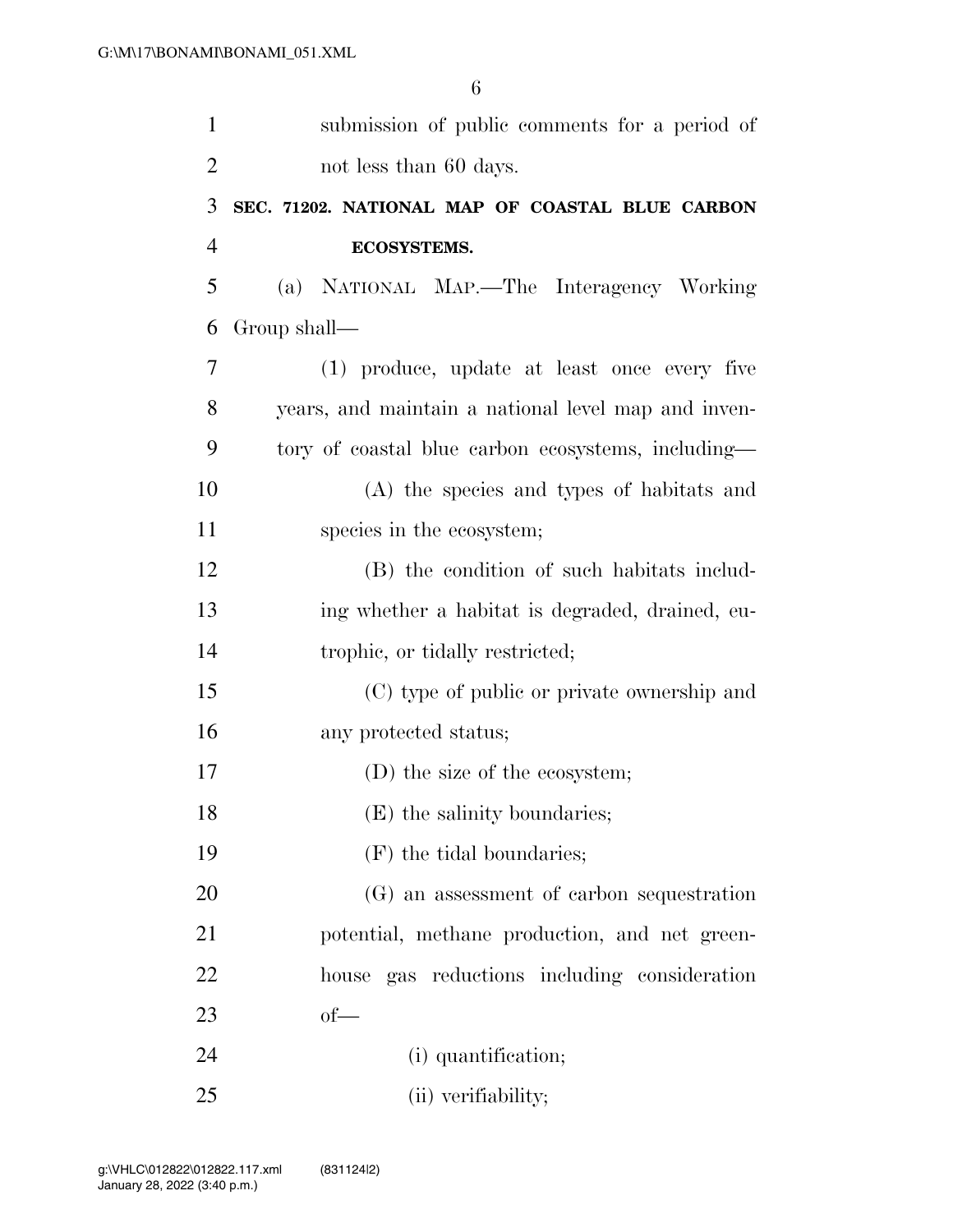| $\mathbf{1}$   | (iii) comparison to a historical base-            |
|----------------|---------------------------------------------------|
| $\overline{2}$ | line, as available; and                           |
| 3              | (iv) permanence of those benefits;                |
| $\overline{4}$ | (H) an assessment of cobenefits of eco-           |
| 5              | system and carbon sequestration;                  |
| 6              | (I) the potential for landward migration as       |
| 7              | a result of sea level rise;                       |
| 8              | (J) any upstream restrictions detrimental         |
| 9              | to the watershed process and conditions such as   |
| 10             | dams, dikes, and levees;                          |
| 11             | (K) the conversion of coastal blue carbon         |
| 12             | ecosystems to other land uses and the cause of    |
| 13             | such conversion; and                              |
| 14             | (L) a depiction of the effects of climate         |
| 15             | change, including sea level rise, environmental   |
| 16             | stressors, and human stressors on the seques-     |
| 17             | tration rate, carbon storage, and potential of    |
| 18             | coastal blue carbon ecosystems; and               |
| 19             | $(2)$ in carrying out paragraph $(1)$ —           |
| 20             | (A) incorporate, to the extent possible, ex-      |
| 21             | isting data collected through federally funded    |
| 22             | research and by a Federal agency, State agen-     |
| 23             | cy, local agency, Tribe, including data collected |
| 24             | from the National Oceanic and Atmospheric         |
| 25             | Administration Coastal Change Analysis Pro-       |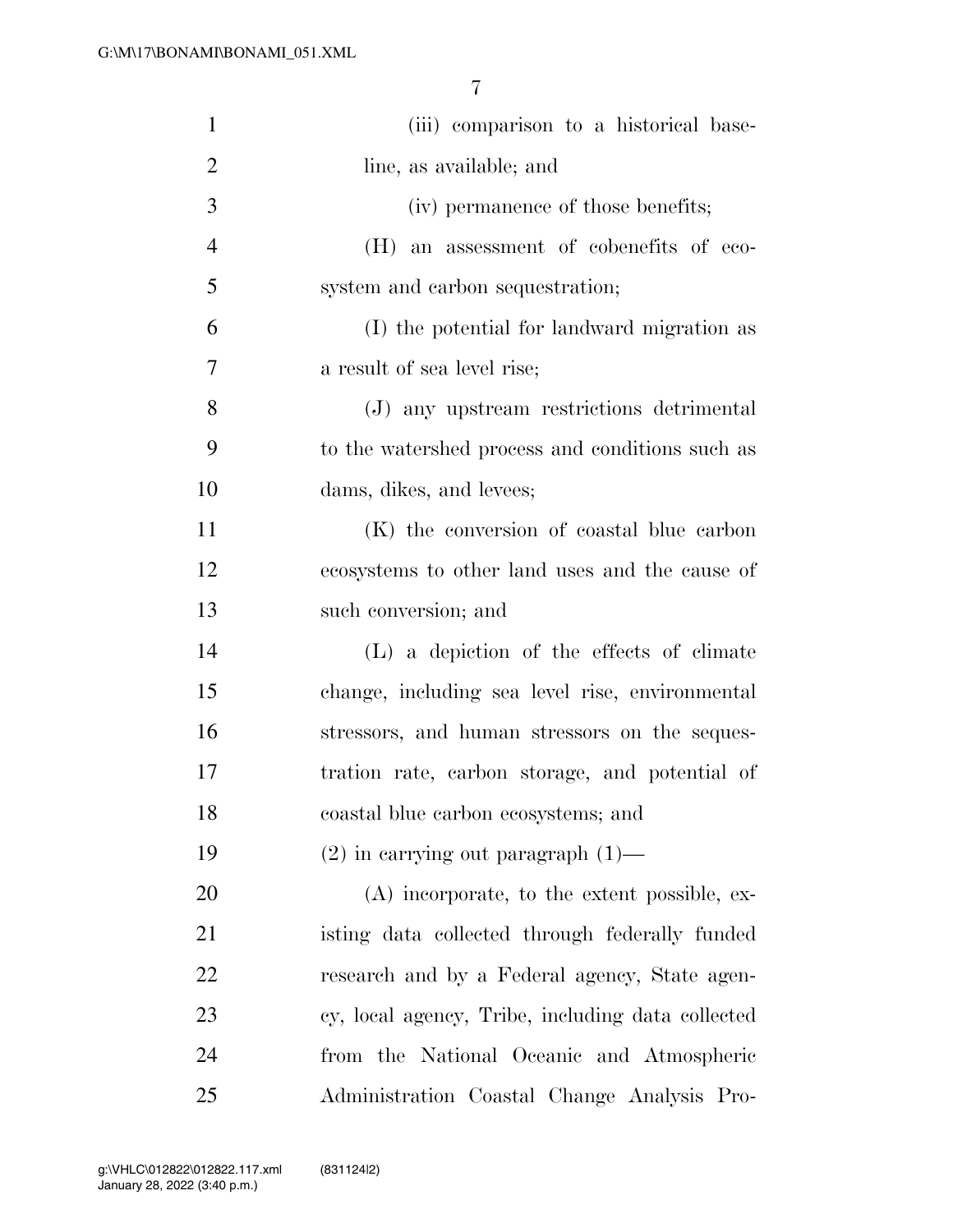| $\mathbf{1}$   | gram, U.S. Fish and Wildlife Service National         |
|----------------|-------------------------------------------------------|
| $\overline{2}$ | Wetlands Inventory, United States Geological          |
| 3              | Survey LandCarbon program, Federal Emer-              |
| $\overline{4}$ | gency Management Agency LiDAR information             |
| 5              | coordination and knowledge program, Depart-           |
| 6              | ment of Energy Biological and Environmental           |
| 7              | Research program, and Department of Agri-             |
| 8              | culture National Coastal Blue Carbon Assess-          |
| 9              | ment; and                                             |
| 10             | (B) engage regional technical experts in              |
| 11             | order to accurately account for regional dif-         |
| 12             | ferences in coastal blue carbon ecosystems.           |
| 13             | (b) USE.—The Interagency Working Group shall use      |
| 14             | the national map and inventory—                       |
| 15             | (1) to assess the carbon sequestration potential      |
| 16             | of different coastal blue carbon habitats, and ac-    |
| 17             | count for any regional differences;                   |
| 18             | (2) to assess and quantify emissions from de-         |
| 19             | graded and destroyed coastal blue carbon<br>$-$ eco-  |
| 20             | systems;                                              |
| 21             | (3) to develop regional assessments and to pro-       |
| 22             | vide technical assistance to regional, State, Tribal, |
| 23             | and local government agencies, and regional infor-    |
| 24             | mation coordination entities as defined in section    |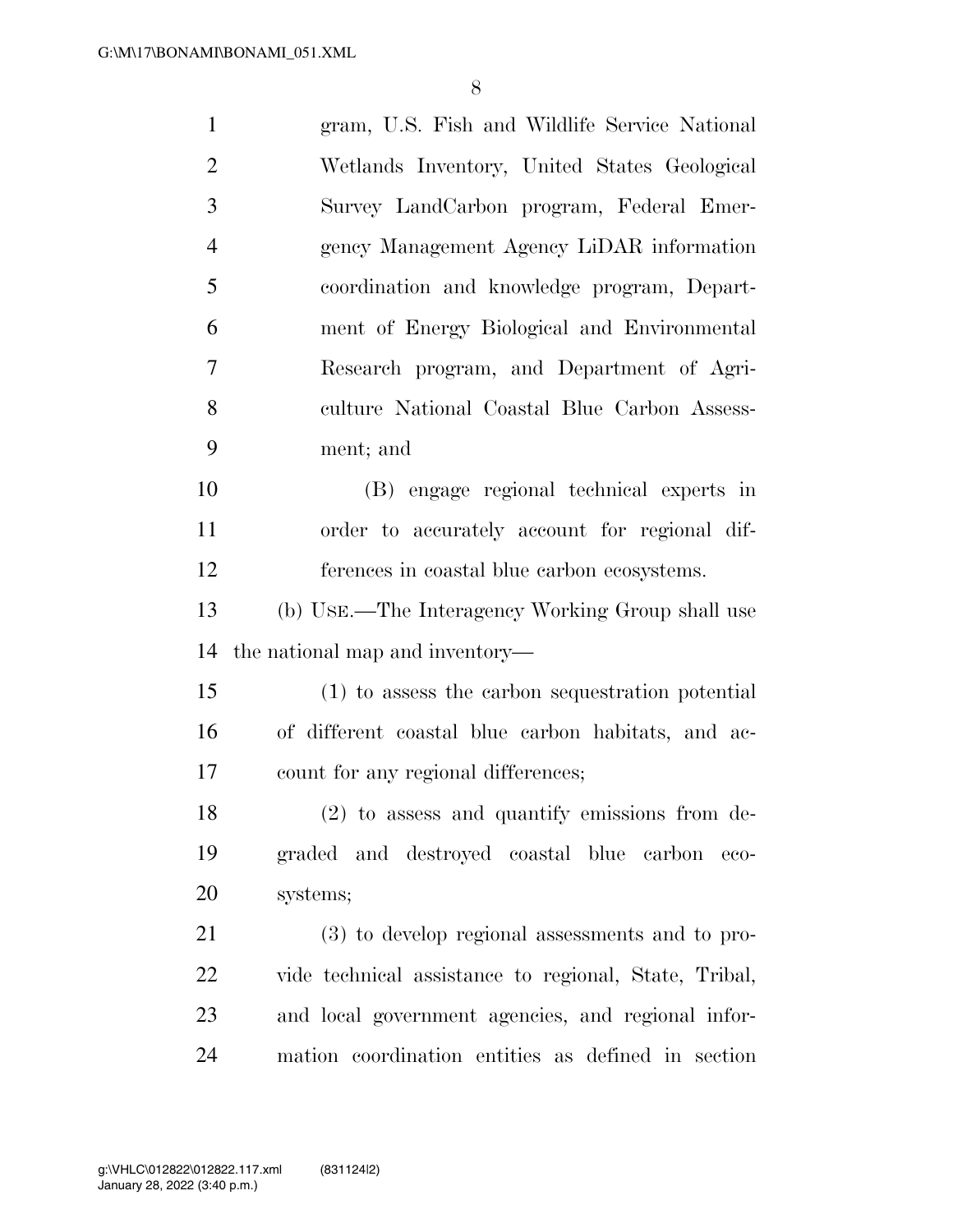| $\mathbf{1}$   | $123030(6)$ of the Integrated Coastal and Ocean Ob-    |
|----------------|--------------------------------------------------------|
| 2              | servation System Act (33 U.S.C. 3602);                 |
| 3              | (4) to assess degraded coastal blue carbon eco-        |
| $\overline{4}$ | systems and their potential for restoration, including |
| 5              | developing scenario modeling to identify vulnerable    |
| 6              | areas where management, protection, and restora-       |
| 7              | tion efforts should be focused;                        |
| 8              | (5) produce future predictions of coastal blue         |
| 9              | carbon ecosystems and carbon sequestration rates in    |
| 10             | context of climate change, environmental<br>the        |
| 11             | stressors, and human stressors; and                    |
| 12             | $(6)$ use such map to inform the Administrator         |
| 13             | of the Environmental Protection Agency's creation      |
| 14             | of the annual Inventory of U.S. Greenhouse Gas         |
| 15             | Emissions and Sinks.                                   |
| 16             | SEC. 71203. RESTORATION AND PROTECTIONS FOR EXIST-     |
| 17             | ING COASTAL BLUE CARBON ECOSYSTEMS.                    |
| 18             | (a) IN GENERAL.—The Administrator shall—               |
| 19             | (1) lead the Interagency Working Group in im-          |
| 20             | plementing the strategic<br>plan under<br>section      |
| 21             | 71202(e)(2);                                           |
| 22             | (2) coordinate monitoring and research efforts         |

 among Federal agencies in cooperation with State, local, and Tribal government and international part-ners and nongovernmental organizations;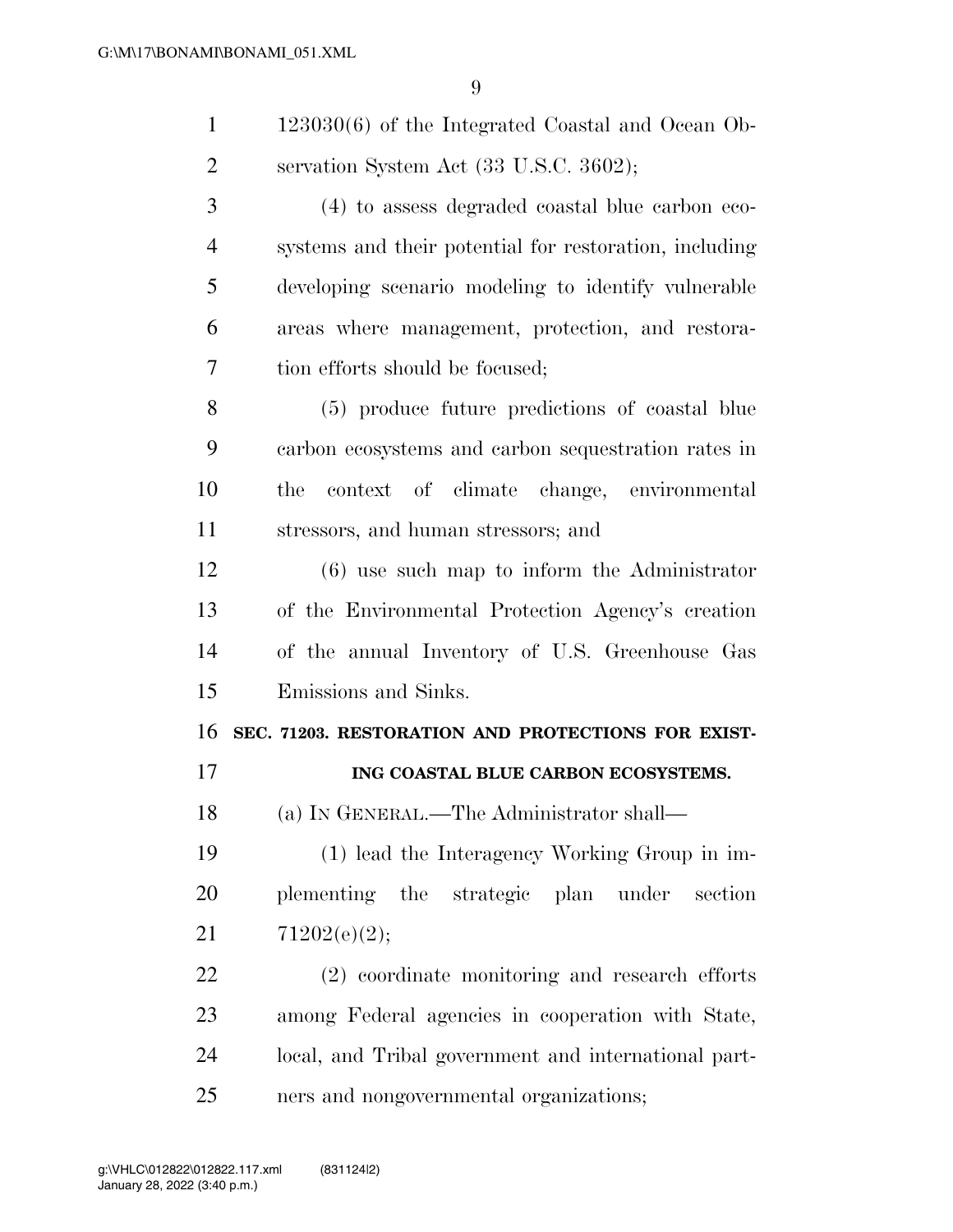| $\mathbf{1}$   | (3) establish a national goal for conserving         |
|----------------|------------------------------------------------------|
| $\overline{2}$ | ocean and coastal blue carbon ecosystems within the  |
| 3              | territory of the United States, and as appropriate   |
| $\overline{4}$ | setting targets for restoration of degraded coastal  |
| 5              | blue carbon ecosystems;                              |
| 6              | (4) in coordination with the Interagency Work-       |
| 7              | ing Group and as informed by the report under sec-   |
| 8              | tion 71202(e) on current Federal expenditures on     |
| 9              | coastal blue carbon ecosystem restoration, identify— |
| 10             | (A) national coastal blue carbon ecosystem           |
| 11             | protection and restoration priorities that would     |
| 12             | produce the highest rate of carbon sequestra-        |
| 13             | tion and greatest ecosystem benefits such as         |
| 14             | flood protection, soil and beach retention, ero-     |
| 15             | sion reduction, biodiversity, water purification,    |
| 16             | and nutrient cycling in the context of other en-     |
| 17             | vironmental stressors and climate change; and        |
| 18             | (B) ways to improve coordination and to              |
| 19             | prevent unnecessary duplication of effort among      |
| 20             | Federal agencies and departments with respect        |
| 21             | to research on coastal blue carbon ecosystems        |
| <u>22</u>      | through existing and new coastal management          |
| 23             | networks; and                                        |
| 24             | (5) in coordination with State, local, and Tribal    |
| 25             | governments and coastal stakeholders, develop inte-  |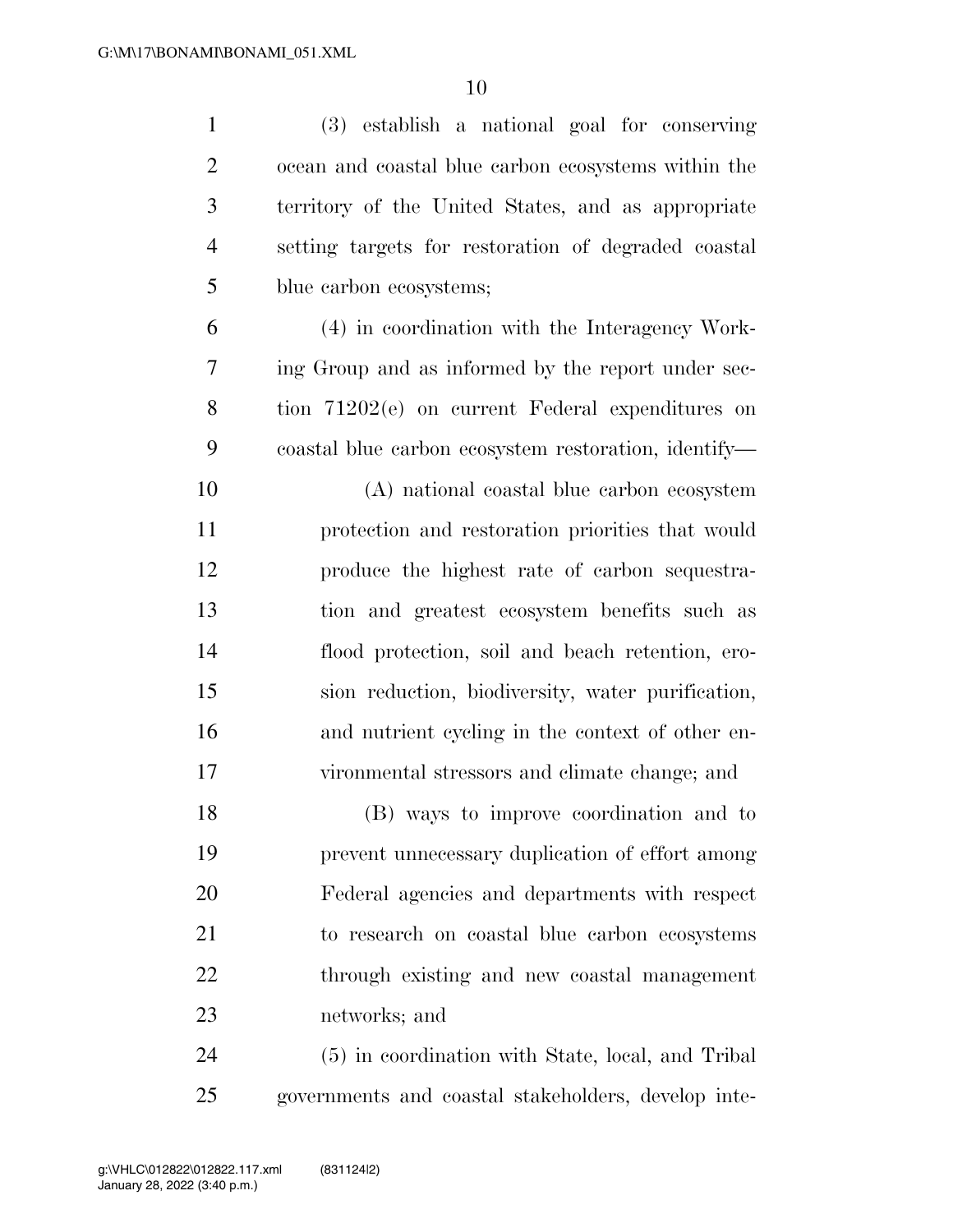grated pilot programs to restore degraded coastal blue carbon ecosystems in accordance with sub-section (b).

 (b) INTEGRATED PILOT PROGRAMS TO RESTORE AND PROTECT DEGRADED COASTAL BLUE CARBON ECO-6 SYSTEMS.—In carrying out subsection  $(a)(5)$ , the Admin-istrator shall—

 (1) establish integrated pilot programs that de- velop best management practices, including design criteria and performance functions for coastal blue carbon ecosystem restoration and protection, nature- based adaptation strategies, restoration areas that intersect with the built environments as green-gray infrastructure projects, management practices for landward progression or migration of coastal blue carbon ecosystems, and identify potential barriers to restoration efforts, and increase long-term carbon sequestration and storage;

 (2) ensure that the pilot programs cover geo- graphically and ecologically diverse locations with significant ecological, economic, and social benefits, such as flood protection, soil and beach retention, erosion reduction, biodiversity, water purification, and nutrient cycling to reduce hypoxic conditions,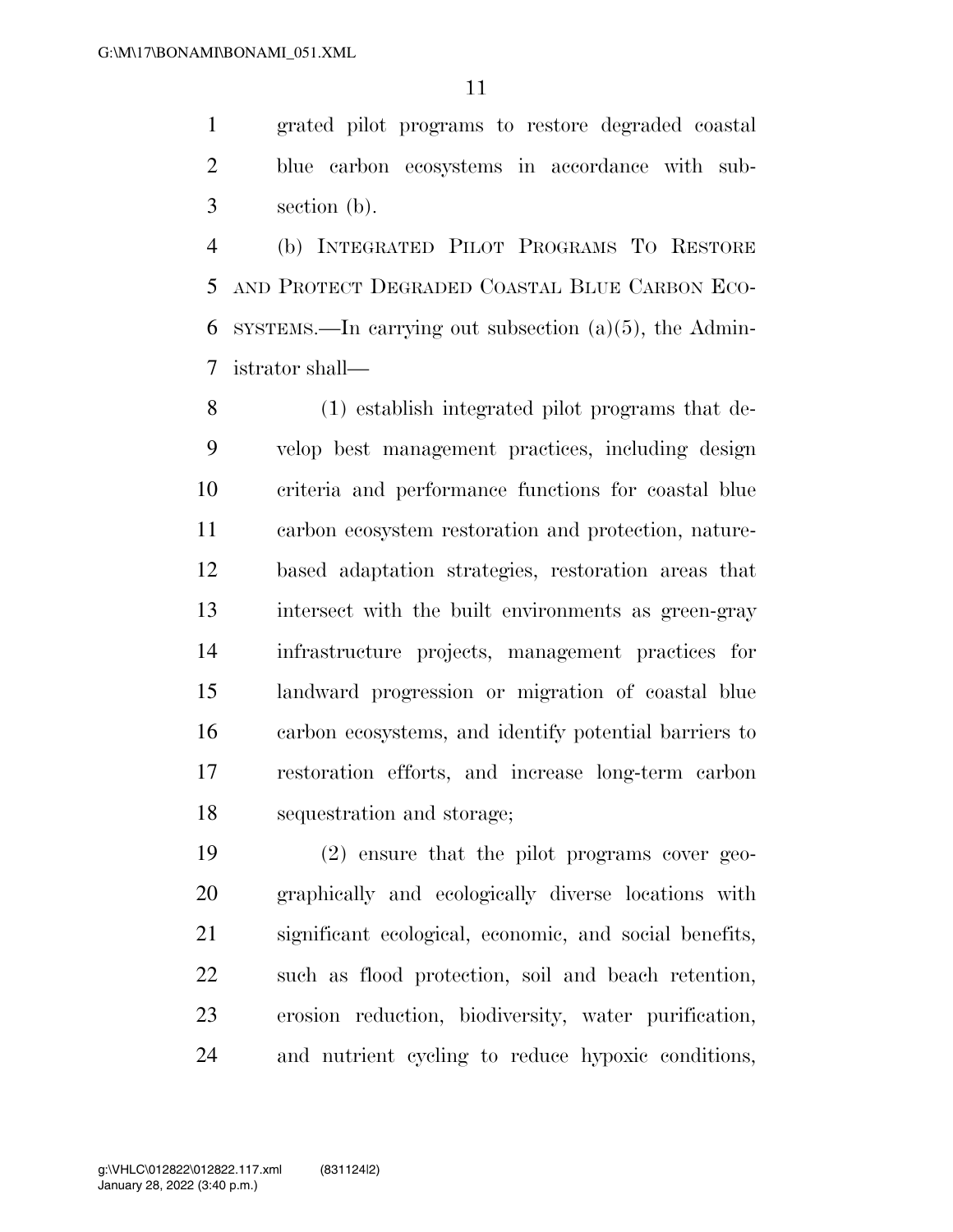| $\mathbf{1}$   | and maximum potential for greenhouse gas emission    |
|----------------|------------------------------------------------------|
| $\overline{2}$ | reduction;                                           |
| 3              | (3) establish a procedure for reviewing applica-     |
| $\overline{4}$ | tions for the pilot program, taking into account—    |
| 5              | (A) quantification;                                  |
| 6              | (B) verifiability;                                   |
| 7              | (C) additionality as compared to a histor-           |
| 8              | ical baseline, when feasible; and                    |
| 9              | (D) permanence of those benefits;                    |
| 10             | (4) ensure, through consultation with the Inter-     |
| 11             | agency Working Group, that the goals and metrics     |
| 12             | for the pilot programs are communicated to the ap-   |
| 13             | propriate State, Tribe, and local governments, and   |
| 14             | to the general public;                               |
| 15             | (5) coordinate with relevant Federal agencies        |
| 16             | on the Interagency Working Group to prevent un-      |
| 17             | necessary duplication of effort among Federal agen-  |
| 18             | cies and departments with respect to restoration and |
| 19             | protection programs;                                 |
| 20             | (6) give priority to proposed eligible restoration   |
| 21             | activities that would—                               |
| 22             | (A) result in long-term protection and se-           |
| 23             | questration of carbon stored in coastal and ma-      |
| 24             | rine environments;                                   |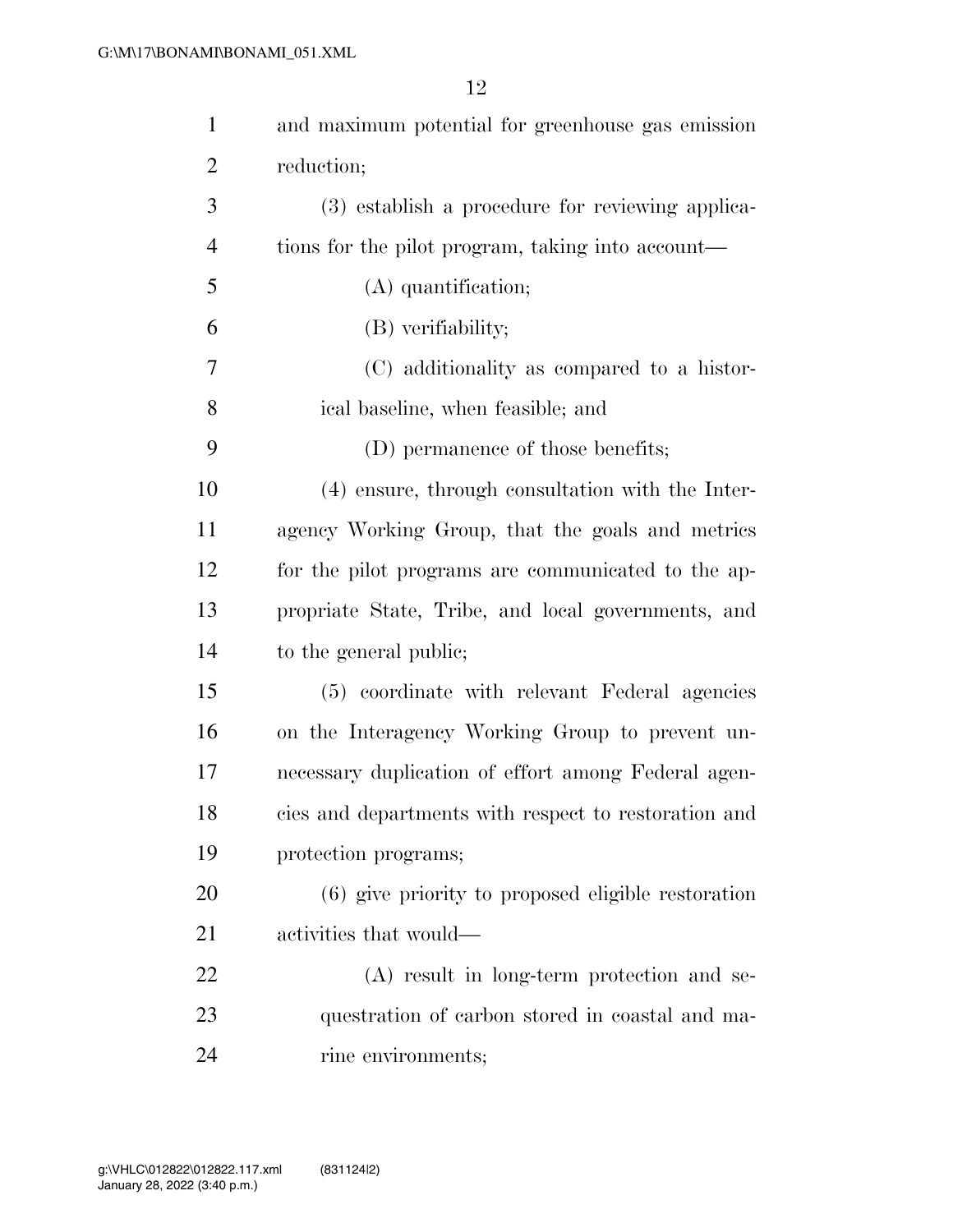| $\mathbf{1}$   | (B) protect key habitats for fish, wildlife,            |
|----------------|---------------------------------------------------------|
| $\overline{2}$ | and the maintenance of biodiversity;                    |
| 3              | (C) provide coastal protection from devel-              |
| $\overline{4}$ | opment, storms, flooding, and land-based pollu-         |
| 5              | tion;                                                   |
| 6              | (D) protect coastal resources of national,              |
| 7              | historical, and cultural significance; and              |
| 8              | (E) benefit communities of color, low-in-               |
| 9              | come communities, Tribal or Indigenous com-             |
| 10             | munities, or rural communities; and                     |
| 11             | (7) report to the Interagency Working Group,            |
| 12             | and Committee on Science, Space, and Technology         |
| 13             | of the House of Representatives, the Committee on       |
| 14             | Natural Resources of the House of Representatives,      |
| 15             | and the Committee on Commerce, Science, and             |
| 16             | Transportation of the Senate on the total number of     |
| 17             | acres of land or water protected or restored through    |
| 18             | the program, the status of restoration projects, and    |
| 19             | the blue carbon sequestration potential of each res-    |
| 20             | toration pilot project.                                 |
| 21             | SEC. 71204. NAS ASSESSMENT OF CONTAINMENT OF CAR-       |
| 22             | BON DIOXIDE IN DEEP SEAFLOOR ENVIRON-                   |
| 23             | MENT.                                                   |
| 24             | Not later than 90 days after the date of the enact-     |
| 25             | ment of this Act, the Administrator shall seek to enter |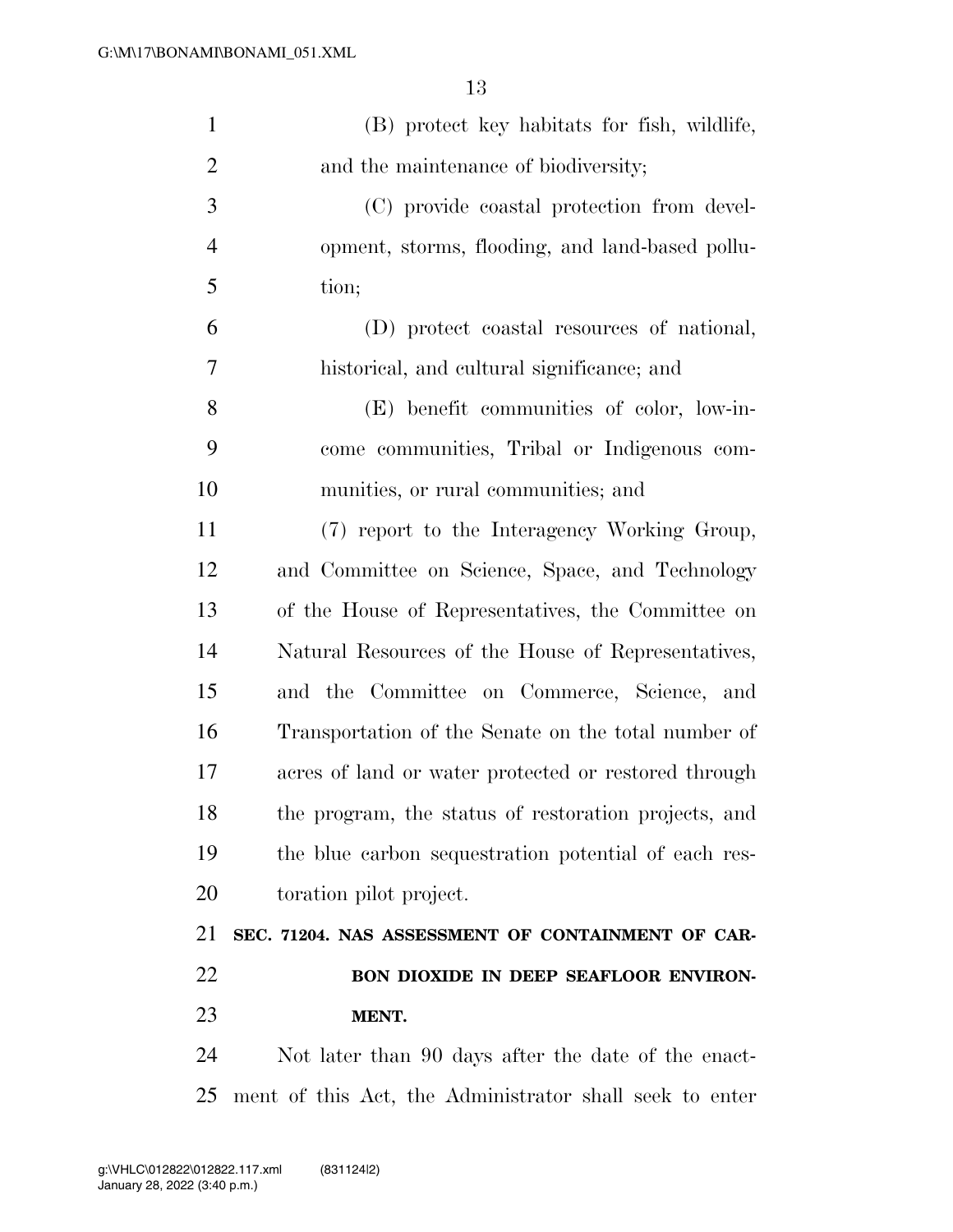into an agreement with the National Academy of Sciences to conduct a comprehensive assessment on the long-term effects of geologic stores of carbon dioxide in a deep seafloor environment, including impacts on marine species and ecosystems.

#### **SEC. 71205. AUTHORIZATION OF APPROPRIATIONS.**

 There are authorized to be appropriated to the Na- tional Oceanic and Atmospheric Administration to carry out this title \$15,000,000 for each of the fiscal years 2023 through 2027.

#### **SEC. 71206. DEFINITIONS.**

In this title:

 (1) ADMINISTRATOR.—The term ''Adminis- trator'' means the Under Secretary of Commerce for Oceans and Atmosphere in the Under Secretary's capacity as the Administrator of the National Oce-anic and Atmospheric Administration.

 (2) COASTAL BLUE CARBON ECOSYSTEM.—The term ''coastal blue carbon ecosystem'' refers to vege- tated coastal habitats including mangroves, tidal marshes, seagrasses, kelp forests, and other tidal, freshwater, or salt-water wetlands, and their ability to sequester carbon from the atmosphere, accumu- late it in biomass for years to decades, and store it in soils for centuries to millennia. Coastal blue car-